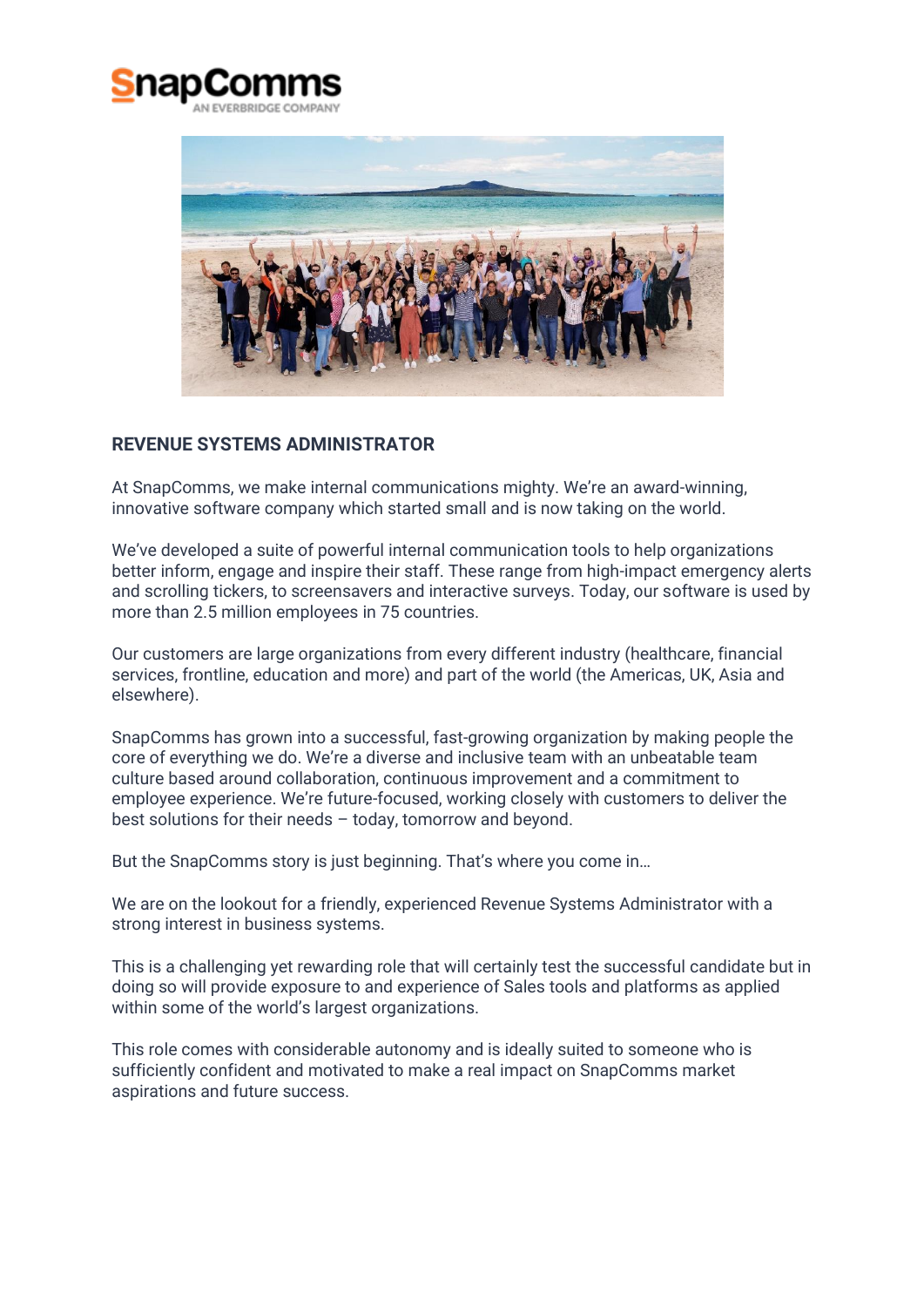# inar

#### **RESPONSIBILITIES**

- Work within the Revenue/Sales Operations function and team to enable maximum revenue team productivity and efficiency
- Maintain at a minimum the Salesforce.com Administrator Certification
- Encourage effective and efficient use of Salesforce, Gainsight and other systems such as Sales Engagement tools that support the revenue generating functions; including administration, user setup, adoption and system integration
- Manage revenue system releases and system security updates, ensuring users are aware of any changes and ensuring the business fully optimises these upgrades and conforms to any update requirements
- Create visual, data rich reports & dashboards and assist in administering Sales Cloud Einstein for our Sales leadership
- Monitor data integrations/flows to and from Salesforce, such as our Outreach, HubSpot and Gainsight integrations
- Maintain our Salesforce Mobile App, page layouts and configurations
- Understand our Gainsight Rules Engine and create/edit rules if required
- Participate in cross-collaborative activities with Marketing, Sales, Customer Success, Operations and Finance on tasks and projects relating to our revenue systems
- Work with our Marketing team to ensure marketing automation and other activities are accurately reflected across our systems
- Ensure revenue system data is reliable; data hygiene is maintained at a high level, proactively look for missing or bad data fix; complete regular data audits to cleanse bad data and bring any existing data up to standard Page 2 of 2
- Maintain deep understanding of our key revenue systems, Salesforce (+ CPQ and Sales Cloud Einstein), Gainsight, Outreach and HubSpot, their architecture and data structures, creating and maintaining custom formula fields, reports and dashboards, workflows/Flows, custom views, and other content of intermediate complexity and understand associations to our internal processes we apply within these systems. Proactive, regular, self-led web-based training through tools such as Trailhead by Salesforce, Gainsight University, and HubSpot Academy
- Ad-hoc support and administrative activities as require

## **SKILLS AND EXPERIENCE**

- Experience working with a revenue technology stack including automation and integration tools, reporting and analytics
- At minimum, **Salesforce.com Certified Administrator** with an interest in pursuing further certifications
- Must demonstrate great verbal/written communication skills and be willing to operate cross-functionally as well as contribute to one on one and group training sessions as needed
- Creative and analytical thinker with strong problem-solving skills
- Excellent attention to detail
- Proactive; willing to learn; enjoys change (this role is likely to evolve)
- Ability to meet deadlines, handle and prioritise simultaneous requests
- Ability to critically evaluate information gathered from multiple sources, reconcile conflicts, distinguish user requests from the underlying true needs and subsequently plan, execute, and deliver system solutions